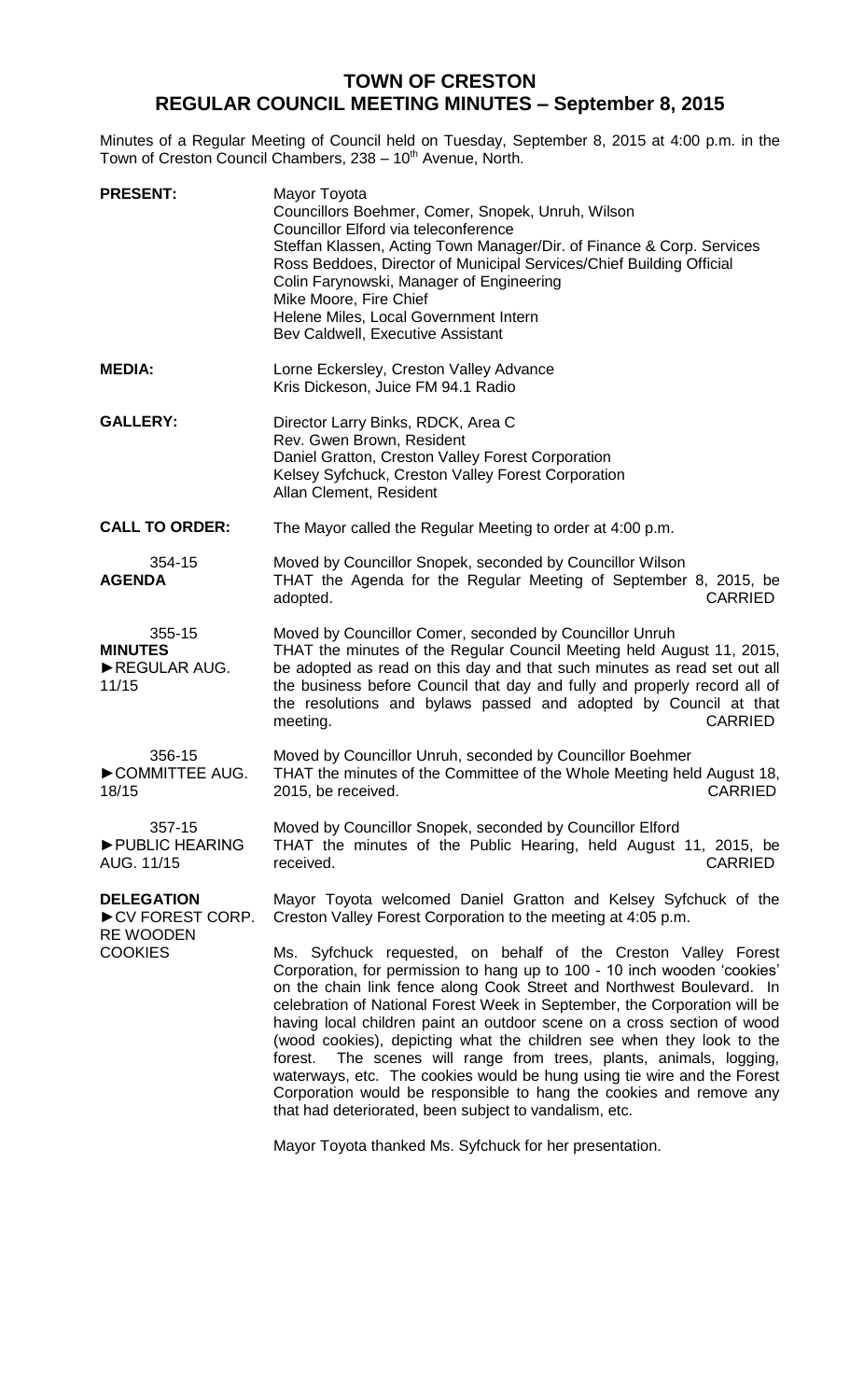| <b>COUNCIL</b><br><b>COMMITTEE</b><br>358-15<br>▶ AUG. 18/15 MTG<br><b>RECOMMENDATIONS</b><br>INVEST<br><b>KOOTENAY</b><br><b>PARTNERSHIPS</b> | Moved by Councillor Snopek, seconded by Councillor Boehmer<br>THAT Council Committee Recommendations No. 1 to 7, from the August<br>18, 2015 Regular Committee of the Whole Meeting, be adopted as follows:<br><b>RECOMMENDATION NO. 1:</b><br>THAT Ltr #508 from Community Futures Central Kootenay, regarding an<br>invitation to partner in the Invest Kootenay Program, be received; AND<br>FURTHER, THAT a Special Committee of the Whole be scheduled for<br>12:00 Noon on Tuesday, October 13, 2015 to discuss economic<br>development with Regional District of Central Kootenay Areas B and C<br>Directors.                                                                                                                                                                                                                                           |
|------------------------------------------------------------------------------------------------------------------------------------------------|----------------------------------------------------------------------------------------------------------------------------------------------------------------------------------------------------------------------------------------------------------------------------------------------------------------------------------------------------------------------------------------------------------------------------------------------------------------------------------------------------------------------------------------------------------------------------------------------------------------------------------------------------------------------------------------------------------------------------------------------------------------------------------------------------------------------------------------------------------------|
| ASBESTOS<br><b>REGISTRIES</b>                                                                                                                  | <b>RECOMMENDATION NO. 2:</b><br>THAT Ltr #500 from Vancouver Island Building Trades, regarding asbestos<br>awareness and registries, be received.                                                                                                                                                                                                                                                                                                                                                                                                                                                                                                                                                                                                                                                                                                              |
| ▶YOUTH<br><b>ENGAGEMENT</b><br>STRATEGY (YES)                                                                                                  | <b>RECOMMENDATION NO. 3:</b><br>THAT Ltr #505, being the final reports on the Creston and Area Youth<br>Engagement Strategy (YES), be received; AND FURTHER, THAT staff<br>bring forward a draft Terms of Reference and recommended membership<br>for a Council Select Committee that would provide recommendations to<br>Council for possible implementation and associated budgeting of the<br>recommended action plan, detailed in the final Creston and Area Youth<br>Engagement Strategy (YES) reports, for Council's consideration.                                                                                                                                                                                                                                                                                                                      |
| ▶ PROPOSED<br><b>ANIMAL CARE &amp;</b><br><b>RESPONSIBILITY</b><br><b>BYLAW</b>                                                                | <b>RECOMMENDATION NO. 4:</b><br>THAT the verbal report by the Town Manager, regarding the proposed new<br>Animal Care and Responsibility Bylaw, be received; AND FURTHER,<br>THAT staff bring forward a revised draft Animal Care and Responsibility<br>Bylaw, for Council's consideration, with the following issues being<br>addressed:<br>A maximum of four companion animals being permitted;<br>Dogs and cats only requiring licencing;<br>$\overline{\phantom{a}}$<br>Chickens/bees - permitting process;<br>$\overline{\phantom{a}}$<br>Lot size/zoning for 'farm' animals - larger than a normal lot size;<br>$\overline{\phantom{a}}$<br>Dogs allowed only in certain public places, on leash (excluding<br>Centennial and Millennium Parks);<br>Transportation of dogs;<br>Dangerous Dogs - based on behaviour; and,<br>Complaint based enforcement. |
| PUBLIC<br><b>COMMUNICATION RE</b><br><b>EMERGENCY</b><br><b>EVENTS</b>                                                                         | <b>RECOMMENDATION NO. 5:</b><br>THAT Ltr #513 from the Town Manager, regarding public communications<br>regarding emergency events in the Town of Creston and area, be<br>received.                                                                                                                                                                                                                                                                                                                                                                                                                                                                                                                                                                                                                                                                            |
| COUNCIL PRAYER                                                                                                                                 | <b>RECOMMENDATION NO. 6:</b><br>THAT the verbal report by the Town Manager, regarding information on a<br>legal decision with respect to reciting a prayer prior to the commencement<br>of council meetings, be received.                                                                                                                                                                                                                                                                                                                                                                                                                                                                                                                                                                                                                                      |
| CORPORATE<br><b>STRATEGIC PLAN</b>                                                                                                             | <b>RECOMMENDATION NO. 7:</b><br>THAT the verbal report by the Town Manager, regarding Council's 2013 -<br>2015 Corporate Strategic Plan, be received; AND FURTHER, THAT<br>Council authorizes the deletion of the following from the 2013 - 2015<br>Corporate Strategic Plan:<br>Review of 2011 Accomplishments (in Summary);<br>Review of 2012 Accomplishments (in Summary); and,<br>$\overline{\phantom{a}}$<br>Council's Visioning for 2017.<br><b>CARRIED</b>                                                                                                                                                                                                                                                                                                                                                                                              |
| 359-15<br>CV FOREST CORP.<br><b>RE COOKIES</b>                                                                                                 | Moved by Councillor Boehmer, seconded by Councillor Comer<br>THAT Ltr #530 and Ltr #494 from the Creston Valley Forest Corporation,<br>regarding wooden cookies, be received; AND FURTHER, THAT the<br>request from the Creston Valley Forest Corporation for permission to hang<br>wooden 'cookies' painted by elementary school students, depicting what<br>the students see when looking at the forest, on the fence abutting the<br>sidewalk along Cook Street at Northwest Boulevard, be approved, subject<br>to the Town of Creston being relieved of all responsibility with respect to                                                                                                                                                                                                                                                                 |

the maintenance or liability for the 'cookies' that are displayed on Town property. CARRIED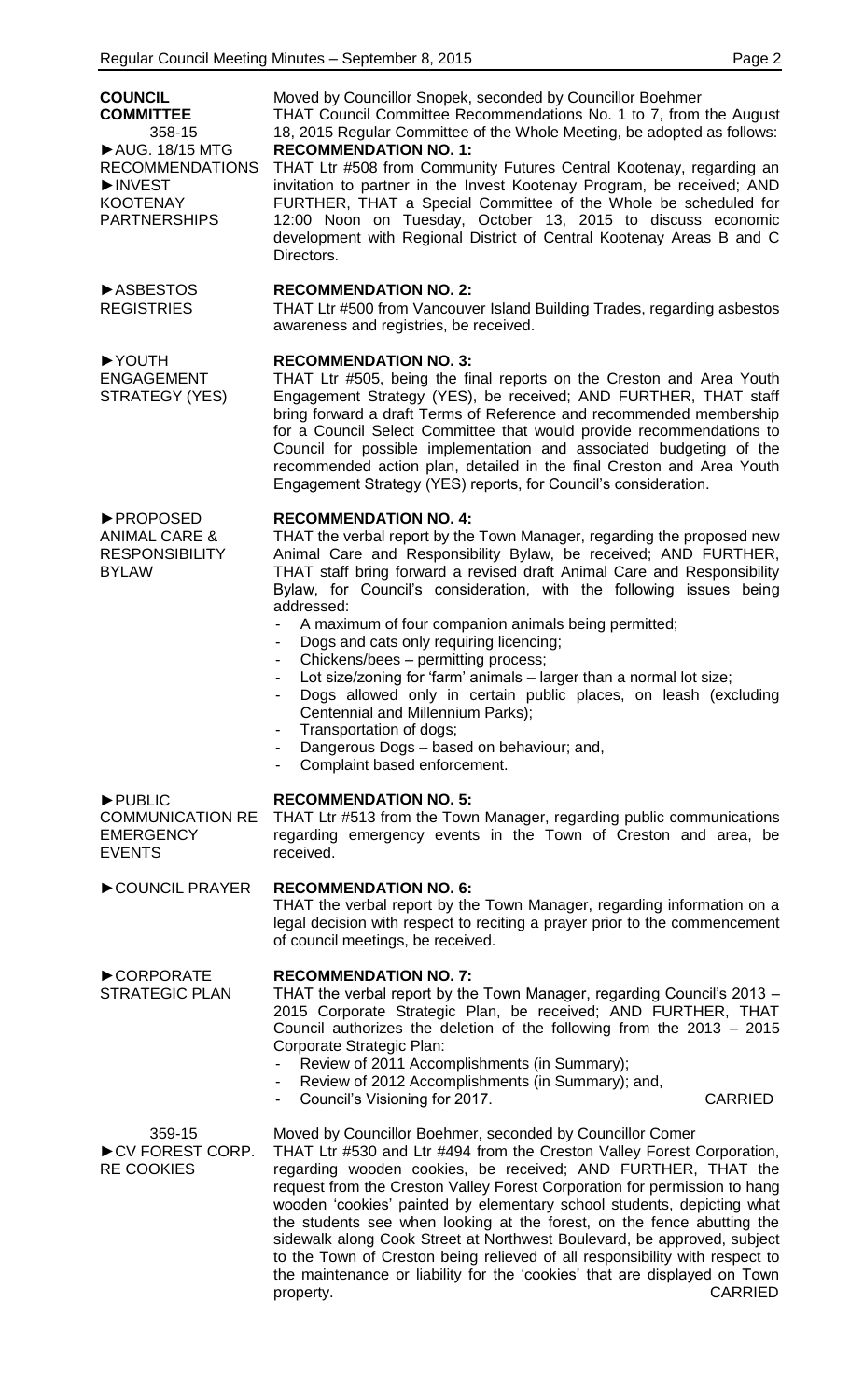| 360-15<br>YOUTH ENG.<br><b>STRATEGY SELECT</b><br><b>COMMITTEE</b>    | Moved by Councillor Boehmer, seconded by Councillor Comer<br>THAT Ltr #539 from the Local Government Intern, regarding the Youth<br>Engagement Strategy Final Reports, be received; THAT Council approves<br>the appointment of a Youth Engagement Strategy (YES) Select Committee<br>and the Terms of Reference contained in Ltr #539; AND FURTHER, THAT<br>staff bring forward recommended membership for the Youth Engagement<br>Strategy (YES) Select Committee, for Council's consideration.<br><b>CARRIED</b>                                                                                                                                                                                                                                                                                                                                                                                                                                                                                                                                                                                                                                                                                                                                                                                                                                                                                                                                                                                                                                                                                                                       |
|-----------------------------------------------------------------------|-------------------------------------------------------------------------------------------------------------------------------------------------------------------------------------------------------------------------------------------------------------------------------------------------------------------------------------------------------------------------------------------------------------------------------------------------------------------------------------------------------------------------------------------------------------------------------------------------------------------------------------------------------------------------------------------------------------------------------------------------------------------------------------------------------------------------------------------------------------------------------------------------------------------------------------------------------------------------------------------------------------------------------------------------------------------------------------------------------------------------------------------------------------------------------------------------------------------------------------------------------------------------------------------------------------------------------------------------------------------------------------------------------------------------------------------------------------------------------------------------------------------------------------------------------------------------------------------------------------------------------------------|
| 361-15<br>C2C FALL 2015/16<br><b>INTAKE</b>                           | Moved by Councillor Boehmer, seconded by Councillor Unruh<br>THAT Ltr #538 from the Union of BC Municipalities, regarding Community<br>to Community Forum funding, be received; AND FURTHER, THAT staff is<br>authorized to submit an application to the Union of BC Municipalities for<br>Community to Community (C2C) funding under the Fall intake for the<br>2015/16 season.<br><b>CARRIED</b>                                                                                                                                                                                                                                                                                                                                                                                                                                                                                                                                                                                                                                                                                                                                                                                                                                                                                                                                                                                                                                                                                                                                                                                                                                        |
| 362-15<br>$\blacktriangleright$ WORLD<br><b>EDUCATION GAMES</b>       | Moved by Councillor Comer, seconded by Councillor Boehmer<br>THAT Ltr #522 from Peyton Harms, regarding public communication with<br>respect to the World Education Games, be received.<br><b>CARRIED</b>                                                                                                                                                                                                                                                                                                                                                                                                                                                                                                                                                                                                                                                                                                                                                                                                                                                                                                                                                                                                                                                                                                                                                                                                                                                                                                                                                                                                                                 |
| 363-15<br>$\blacktriangleright$ AKBLG<br><b>WORKSHOP</b>              | Moved by Councillor Elford, seconded by Councillor Comer<br>THAT Ltr #524 from the Association of Kootenay & Boundary Local<br>Governments, regarding an upcoming Workshop, be received; AND<br>FURTHER, THAT Councillors Elford, Unruh and Wilson be authorized to<br>attend the Association of Kootenay & Boundary Local Government's<br>'Aging Kootenays - Exploring Impacts and Opportunities' Workshop in<br>Warfield, BC on October 7, 2015, with expenses paid as per Policy.<br><b>CARRIED</b>                                                                                                                                                                                                                                                                                                                                                                                                                                                                                                                                                                                                                                                                                                                                                                                                                                                                                                                                                                                                                                                                                                                                    |
| 364-15<br>COUNCIL REMUN-<br><b>ERATION POLICY</b>                     | Moved by Councillor Boehmer, seconded by Councillor Wilson<br>THAT Ltr #536 from the Town Manager, regarding Council remuneration,<br>be received; THAT the Council Remuneration Policy be rescinded and<br>replaced with the following:<br>'Effective January 1, 2016, the Mayor's annual remuneration shall be<br>\$26,000 and Councillors' remuneration shall be \$13,000 per annum. One-<br>third of these amounts are an allowance for the expenses incidental to the<br>duties. For subsequent years, the annual remuneration shall be adjusted<br>each January 1 <sup>st</sup> in accordance with the change in the British Columbia<br>Consumer Price Index (BCCPI) as published by Statistics Canada for the<br>twelve months ending October 31 <sup>st</sup> in the previous calendar year. In the<br>year 2018, and every fourth year following (2018, 2022, etc.), Council will<br>initiate a study in the spring of that year, to compare remuneration in<br>Creston to the remuneration paid in comparable communities in British<br>Columbia. Objective factors, including but not limited to population size<br>and budget, which may be relevant at the time of review should be<br>considered. In that same year, study information will be used to assist in<br>determining whether remuneration will require adjustment in the next<br>calendar year, for the first year of the new Council's term after the local<br>government election.';<br>AND FURTHER, THAT staff include the annual remuneration increases<br>resulting from the revised Council Remuneration Policy, in the 2016<br><b>CARRIED</b><br>budget. |
| 365-15<br>FIRE DEPT. OPER.<br><b>BUDGET</b>                           | Moved by Councillor Comer, seconded by Councillor Unruh<br>THAT Ltr #535 from the Fire Chief, regarding revenues generated from a<br>fire response to the Regional District of Kootenay Boundary, be received;<br>AND FURTHER, THAT the 2015 Fire Department Operational Budget be<br>increased by \$20,340, which represents funding received from the<br>Regional District of Kootenay Boundary, for fire response from the Creston<br>Fire & Rescue Department with respect to the Stickpin wildland fire in<br><b>CARRIED</b><br>August 2015.                                                                                                                                                                                                                                                                                                                                                                                                                                                                                                                                                                                                                                                                                                                                                                                                                                                                                                                                                                                                                                                                                         |
| 366-15<br>RQST RE REAR<br><b>FREIGHT ACCESS AT</b><br>1025 CANYON ST. | Moved by Councillor Boehmer, seconded by Councillor Comer<br>THAT Ltr #509 from Erik Heykamp, Er-Conn Development Inc. & Garden<br>Bakery 1977 Ltd., regarding freight access to the rear of 1025 Canyon<br>Street, be referred to staff to meet with Mr. Heykamp and the tenant of<br>1025 Canyon Street to share information contained in the report from the<br>Manager of Engineering dated June 7, 2011 on this same request, and<br>ascertain if there is a viable solution to Mr. Heykamp's request and the<br>Town's concerns, and report back to Council. CARRIED                                                                                                                                                                                                                                                                                                                                                                                                                                                                                                                                                                                                                                                                                                                                                                                                                                                                                                                                                                                                                                                                |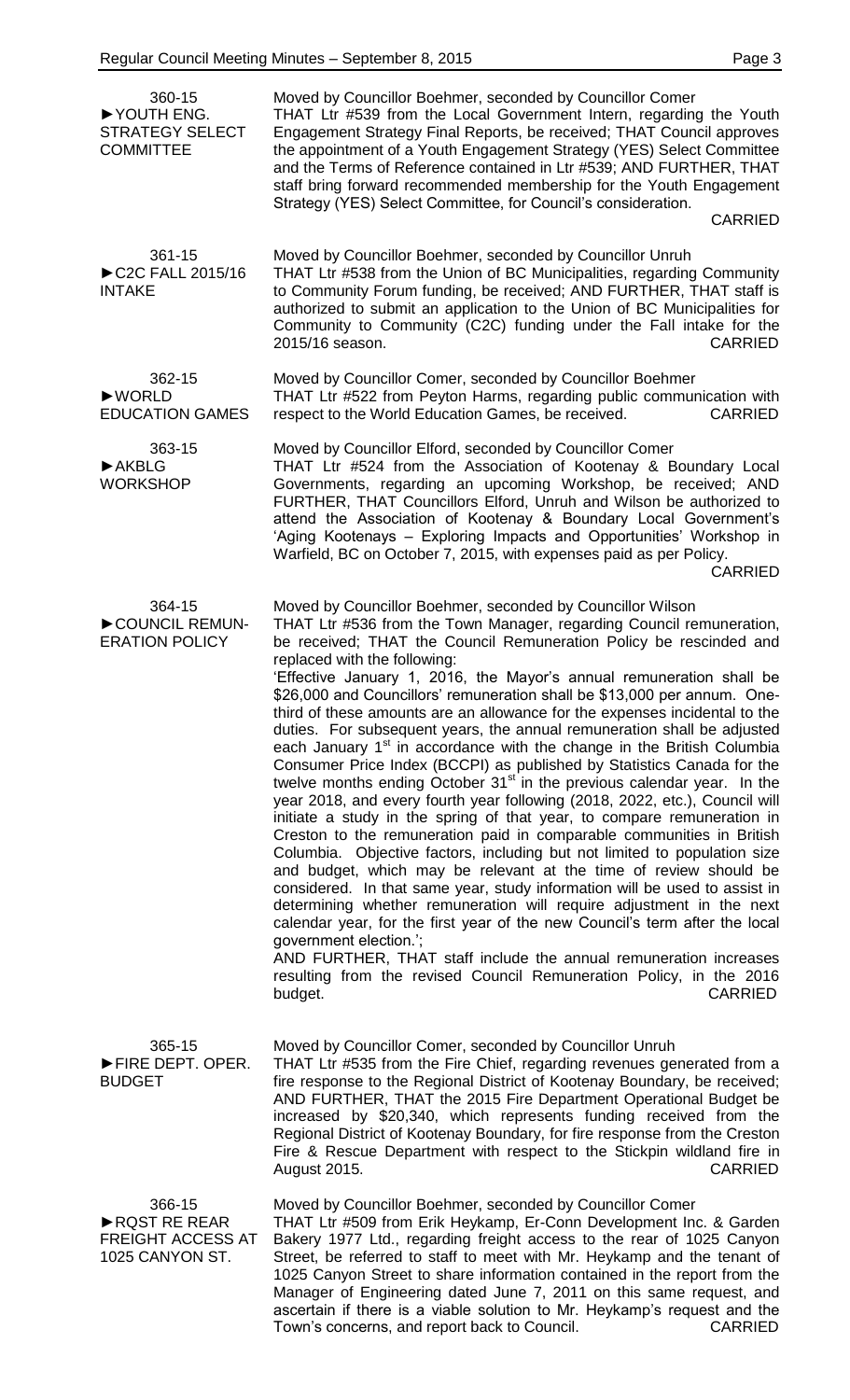| 367-15<br>UBCM RES. RE<br><b>INTERFACE</b><br><b>WILDFIRE PROOFING</b> | Moved by Councillor Boehmer, seconded by Councillor Unruh<br>THAT Ltr #529 from the Director of Finance and Corporate Services,<br>regarding a resolution on interface wildfire proofing, be received; AND<br>FURTHER, THAT Council supports the City of Kelowna's resolution with<br>respect to 'Interface Wildfire Proofing' (Resolution No. B5 in the Union of<br>BC Municipalities' 2015 Resolution Book), and members are encouraged<br>to vote in support of that Resolution at the upcoming Union of BC<br>Municipalities Convention in September, 2015.<br><b>CARRIED</b>                                                                                                                                                                                                                                                                                                                                                                                                                                                                                                             |
|------------------------------------------------------------------------|-----------------------------------------------------------------------------------------------------------------------------------------------------------------------------------------------------------------------------------------------------------------------------------------------------------------------------------------------------------------------------------------------------------------------------------------------------------------------------------------------------------------------------------------------------------------------------------------------------------------------------------------------------------------------------------------------------------------------------------------------------------------------------------------------------------------------------------------------------------------------------------------------------------------------------------------------------------------------------------------------------------------------------------------------------------------------------------------------|
| 368-15<br>RESPONSE TO<br><b>MEDICAL EMERG.</b>                         | Moved by Councillor Boehmer, seconded by Councillor Wilson<br>THAT Ltr #543 from the Fire Chief and Ltr #196 from the City of Burnaby,<br>regarding response to medical emergencies by Creston Fire & Rescue, be<br>received; AND FURTHER, THAT staff is directed to remain status quo in<br>the provision of medical responses under its First Responder Program.<br><b>CARRIED</b>                                                                                                                                                                                                                                                                                                                                                                                                                                                                                                                                                                                                                                                                                                          |
| 369-15<br>REZONING APPLIC.<br>RE 227 – $12^{TH}$ AVE. N.               | Moved by Councillor Wilson, seconded by Councillor Comer<br>THAT Ltr #544 from the Director of Municipal Services, regarding a<br>rezoning application for $227 - 12th$ Avenue North, be received; THAT<br>Administration prepare the necessary Zoning Amendment Bylaw for<br>Council consideration to rezone the property legally described as Lot 9,<br>District Lot 891, Kootenay District, Plan 2213 and Lot 10, District Lot 891,<br>Kootenay District, Plan 2213, except part included in Plan 2466, from<br>"Single Family Residential (R-1) Zone" to "General Commercial (C-1)<br>Zone", subject to all legal requirements; THAT Council consider two<br>readings of Zoning Amendment Bylaw No.1827 at the September 8, 2015<br>Regular Council Meeting; THAT a Public Hearing for Zoning Amendment<br>Bylaw No. 1827 be held at an upcoming Regular Council Meeting; AND<br>FURTHER, THAT staff discuss with the applicant, options for constructing<br>an access to the property off of 12 <sup>th</sup> Avenue North, prior to the Public<br>Hearing being held.<br><b>CARRIED</b> |
| 370-15<br>CEMETERIES REG.<br>& OPERATIONS<br><b>BYLAW 1824</b>         | Moved by Councillor Unruh, seconded by Councillor Comer<br>THAT Ltr #541 from the Director of Municipal Services, regarding<br>clarification of Veterans and Veteran's Spouse with respect to burial rights,<br>be received; AND FURTHER, THAT staff make the following amendment<br>to Sections 8.19 and 8.20 of Cemeteries Regulations and Operations<br>Bylaw No. 1824, 2015, and bring back to Council for consideration:<br>'8.19 Veteran Burial: Areas are set aside in the Cemeteries for the<br>interment of service and ex-service men and women of the Canadian<br>Armed Forces, and/or their spouses, which may be subject to special<br>provisions. The Royal Canadian Legion is permitted to fly the flag at half-<br>mast at the Cemetery during funerals, provided the Legion looks after<br>raising and lowering the flag.<br><b>CARRIED</b><br>8.20 Deleted'                                                                                                                                                                                                                 |
| <b>BYLAWS</b><br>371-15<br>BYLAW 1827<br>$(1^{ST}$ & $2^{ND}$ RDGS)    | Moved by Councillor Boehmer, seconded by Councillor Unruh<br>THAT Zoning Amendment Bylaw No. 1827, 2015, be read a first time by<br>title, second time by content.<br><b>CARRIED</b>                                                                                                                                                                                                                                                                                                                                                                                                                                                                                                                                                                                                                                                                                                                                                                                                                                                                                                          |
| 372-15<br>BYLAW 1824<br>(REFERRED)                                     | Moved by Councillor Snopek, seconded by Councillor Boehmer<br>THAT Cemeteries Regulations and Operations Bylaw No. 1824, 2015, be<br>referred to the September 29, 2015 Regular Council meeting for further<br><b>CARRIED</b><br>consideration.                                                                                                                                                                                                                                                                                                                                                                                                                                                                                                                                                                                                                                                                                                                                                                                                                                               |
| 373-15<br>STRATEGIC<br>PRIORITIES CHART                                | Moved by Councillor Boehmer, seconded by Councillor Comer<br>THAT the Strategic Priorities Chart, as presented, be received.<br><b>CARRIED</b>                                                                                                                                                                                                                                                                                                                                                                                                                                                                                                                                                                                                                                                                                                                                                                                                                                                                                                                                                |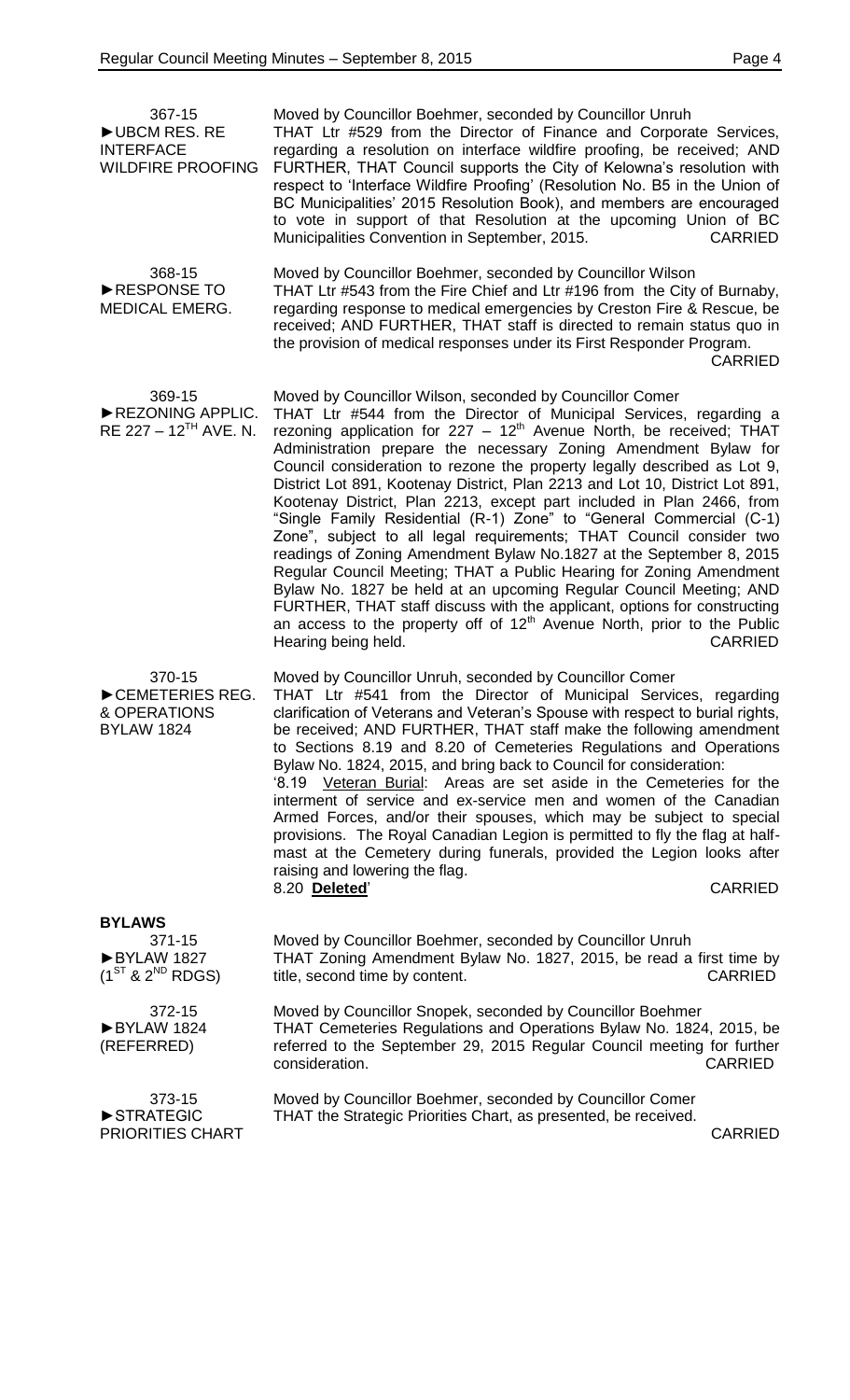| 374-15<br>FOLLOW UP<br><b>ACTION LIST</b>                                                            | Moved by Councillor Snopek, seconded by Councillor Comer<br>THAT the Regular Council Meeting Follow-Up Action List, as of August 11,<br>2015, be received, with the following amendments:<br>1. June 10, 2015, Resolution No. 263-15, Ltr #344 from Eunice Burke,<br>regarding a request for the construction of a sidewalk on Railway<br>Street between the railway crossing and Canyon Street, be referred<br>to 2016 budget discussions;<br>2. June 10, 2015, Resolution No. 268-15, Ltr #347 from L. Douville, et<br>al, regarding traffic flow in the alley between $11th$ and $12th$ Avenues<br>North in the 200 Block, be referred to 2016 budget discussions;<br>3. May 26, 2015, Resolution No. 241-15, Ltr #74 from Interior Health,<br>regarding partnerships to promote health and wellness, and the<br>drafting of policies to assist in reducing chronic disease risk factors<br>in the community, be removed from the Action List due to the lack<br>of staff capacity to carry out this direction at this time;<br>4. May 26, 2015, Resolution No. 246-15, Ltr #325 from the Alzheimer<br>Society of BC, regarding Dementia Friendly Communities, be<br>removed from the Action List due to the lack of staff capacity to<br>carry out this direction at this time; and,<br>5. May 26, 2015, Resolution No. 248-15, Ltr #323 from Deborah<br>Munro, regarding a request for a dog park for small dogs, be<br>referred to 2016 budget discussions.<br><b>CARRIED</b> |
|------------------------------------------------------------------------------------------------------|-------------------------------------------------------------------------------------------------------------------------------------------------------------------------------------------------------------------------------------------------------------------------------------------------------------------------------------------------------------------------------------------------------------------------------------------------------------------------------------------------------------------------------------------------------------------------------------------------------------------------------------------------------------------------------------------------------------------------------------------------------------------------------------------------------------------------------------------------------------------------------------------------------------------------------------------------------------------------------------------------------------------------------------------------------------------------------------------------------------------------------------------------------------------------------------------------------------------------------------------------------------------------------------------------------------------------------------------------------------------------------------------------------------------------------------------------------------------------------------|
| 375-15<br>COMMITTEE OF<br>THE WHOLE<br><b>AGENDA</b>                                                 | Moved by Councillor Boehmer, seconded by Councillor Comer<br>THAT the Regular Committee of the Whole Meeting agenda, as presented,<br>be received.<br><b>CARRIED</b>                                                                                                                                                                                                                                                                                                                                                                                                                                                                                                                                                                                                                                                                                                                                                                                                                                                                                                                                                                                                                                                                                                                                                                                                                                                                                                                |
| <b>NEW BUSINESS</b><br>376-15<br>$\blacktriangleright$ WATER<br><b>RESTRICTIONS</b><br><b>UPDATE</b> | Moved by Councillor Boehmer, seconded by Councillor Snopek<br>THAT the verbal report by the Manager of Engineering, regarding the<br>status of the Stage III Water Restrictions for the Town of Creston, be<br>received.<br><b>CARRIED</b>                                                                                                                                                                                                                                                                                                                                                                                                                                                                                                                                                                                                                                                                                                                                                                                                                                                                                                                                                                                                                                                                                                                                                                                                                                          |
| 377-15<br><b>LIGHTING</b>                                                                            | Moved by Councillor Wilson, seconded by Councillor Boehmer<br>AIRPORT RUNWAY THAT the Mayor is authorized to submit a request to the Regional District<br>of Central Kootenay, for \$10,000 from the Town's portion of Community<br>Development Grant funds, for the Creston Valley Regional Airport Society,<br>to assist with expenses to upgrade runway lighting at the Airport.<br><b>CARRIED</b>                                                                                                                                                                                                                                                                                                                                                                                                                                                                                                                                                                                                                                                                                                                                                                                                                                                                                                                                                                                                                                                                               |
| <b>REPORTS OF REPS.</b><br>CLR BOEHMER                                                               | Councillor Boehmer reported that he had written an article on behalf of<br>Council, in the September issue of the Creston Valley Advance.                                                                                                                                                                                                                                                                                                                                                                                                                                                                                                                                                                                                                                                                                                                                                                                                                                                                                                                                                                                                                                                                                                                                                                                                                                                                                                                                           |
| CLR COMER                                                                                            | Councillor Comer reported on her attendance at a Downtown Business<br>meeting.                                                                                                                                                                                                                                                                                                                                                                                                                                                                                                                                                                                                                                                                                                                                                                                                                                                                                                                                                                                                                                                                                                                                                                                                                                                                                                                                                                                                      |
| CLR SNOPEK                                                                                           | Councillor Snopek reported on his attendance at a Creston Valley Forest<br>Corporation meeting and the 100 <sup>th</sup> Birthday celebration for Mr. Stanley<br>Wedge.                                                                                                                                                                                                                                                                                                                                                                                                                                                                                                                                                                                                                                                                                                                                                                                                                                                                                                                                                                                                                                                                                                                                                                                                                                                                                                             |
| CLR UNRUH                                                                                            | Councillor Unruh reported on her attendance at the Creston Valley<br>Thunder Cats Hockey training.                                                                                                                                                                                                                                                                                                                                                                                                                                                                                                                                                                                                                                                                                                                                                                                                                                                                                                                                                                                                                                                                                                                                                                                                                                                                                                                                                                                  |
| MAYOR TOYOTA                                                                                         | Mayor Toyota reported on his attendance at Regional District of Central<br>Kootenay meetings, a Municipal Finance Authority meeting and a meeting<br>with S/Sgt. Darryl Hammond, the new Staff Sergeant for the Creston<br><b>RCMP Detachment.</b>                                                                                                                                                                                                                                                                                                                                                                                                                                                                                                                                                                                                                                                                                                                                                                                                                                                                                                                                                                                                                                                                                                                                                                                                                                  |
| STAFF REPORTS                                                                                        | Members of staff provided verbal reports on key issues and projects<br>currently being addressed by the various Departments.                                                                                                                                                                                                                                                                                                                                                                                                                                                                                                                                                                                                                                                                                                                                                                                                                                                                                                                                                                                                                                                                                                                                                                                                                                                                                                                                                        |
| 378-15<br>$\blacktriangleright$ RECEIVE<br><b>REPORTS</b>                                            | Moved by Councillor Unruh, seconded by Councillor Comer<br>THAT the verbal Reports of Council and staff members, be received.<br><b>CARRIED</b>                                                                                                                                                                                                                                                                                                                                                                                                                                                                                                                                                                                                                                                                                                                                                                                                                                                                                                                                                                                                                                                                                                                                                                                                                                                                                                                                     |